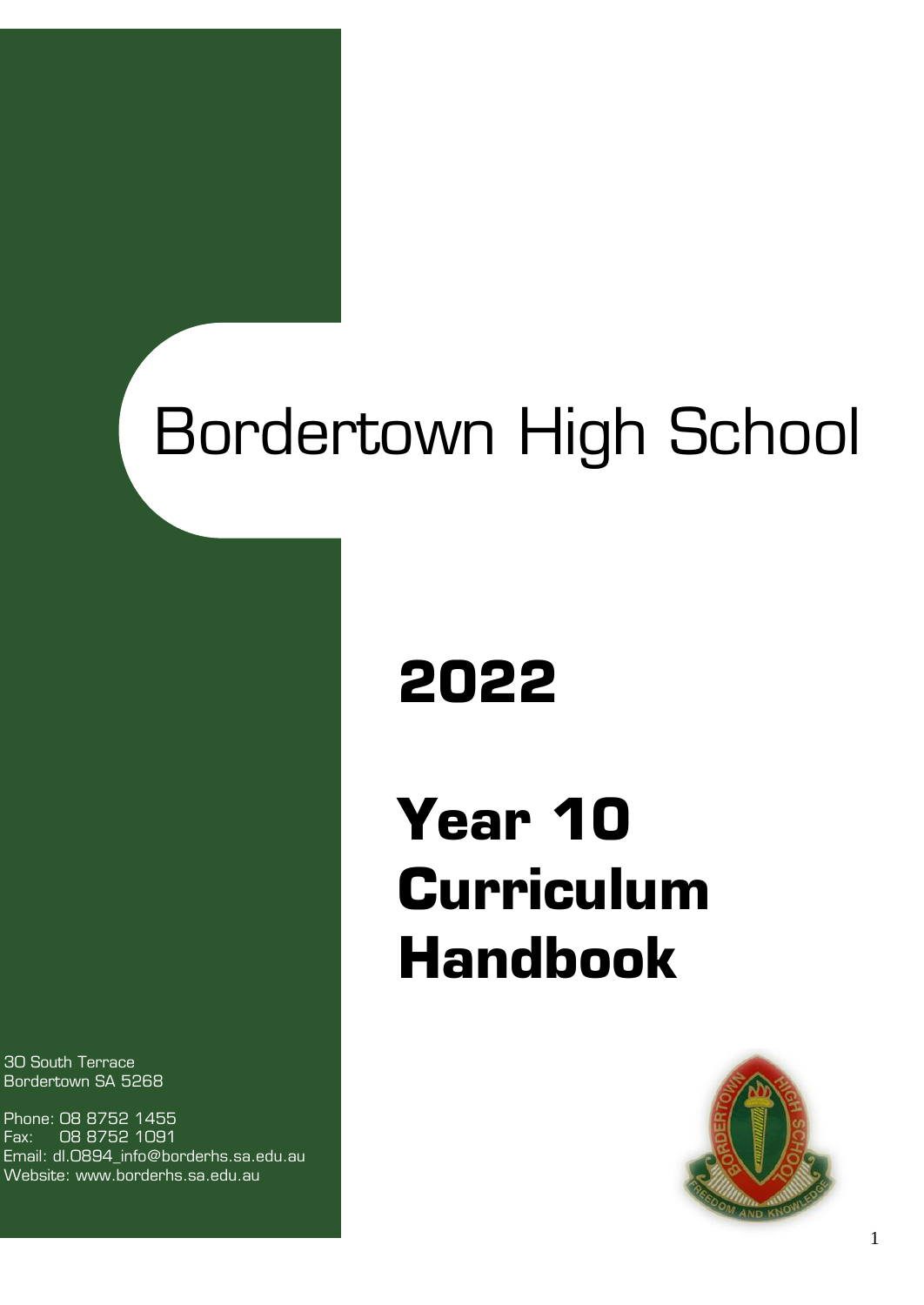# **Subjects (Year 10)**

| Information Processing and Publishing (Stage 1) Page 9 |  |
|--------------------------------------------------------|--|
|                                                        |  |
|                                                        |  |
|                                                        |  |
|                                                        |  |
|                                                        |  |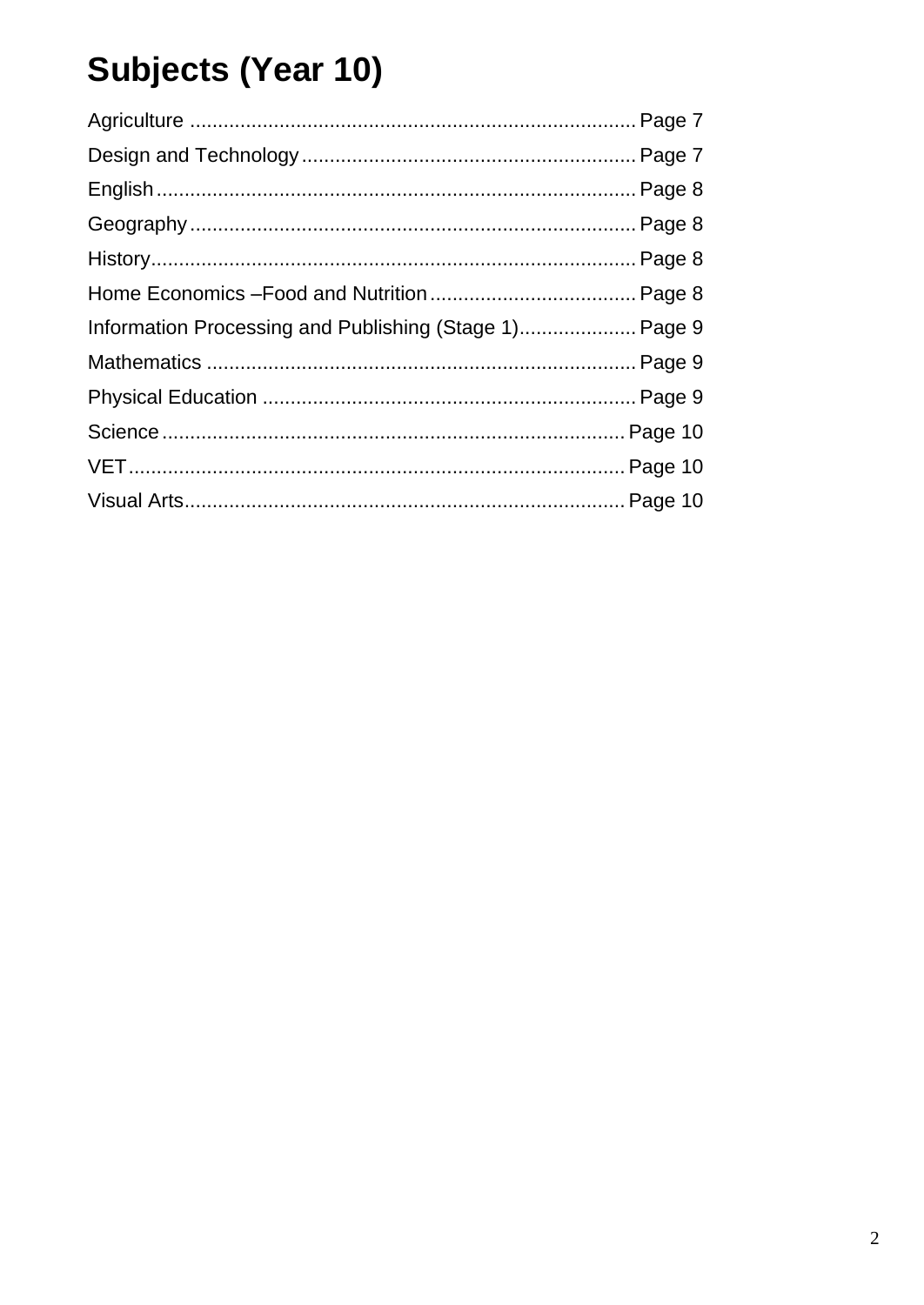**The following table is a summary of the subjects available for Year 10 students based on enrolments. Information about each subject follows. Please contact the Year Level Coordinator, Home Group Teacher or Student Counsellor if you require more information.**

#### **AREAS OF STUDY**

| <b>Areas of study</b>      | Year 10                       | Length |
|----------------------------|-------------------------------|--------|
| Language                   | <b>English</b>                | F      |
| <b>Mathematics</b>         | <b>Mathematics</b>            | F      |
| <b>Science</b>             | <b>Science</b>                | F      |
|                            | Agriculture                   | F/S    |
| <b>HASS</b>                | Geography &                   | F      |
|                            | <b>History</b>                |        |
| <b>The Arts</b>            | <b>Visual Art</b>             | F/S    |
| <b>Health and Personal</b> | <b>PE/Health/Personal</b>     | F/S    |
| <b>Development</b>         | <b>Learning Plan</b>          |        |
| <b>Technology</b>          | Technology -                  |        |
|                            | • Wood                        | F/S    |
|                            | Metal                         | F/S    |
|                            | <b>Home Economics</b>         | F/S    |
|                            | <b>Information Processing</b> | S      |
|                            | and Publishing                |        |

# **F = Full year of study S = Half year (semester) of study Full Course Load = 7 subjects**

### **Subjects highlighted in bold are compulsory subjects**

#### **What is the Personal Learning Plan?**

The Personal Learning Plan is a compulsory SACE subject, normally undertaken in Year 10. Students consider their aspirations and research career, training and further study choices to help them map out their future. Students identify goals and plan how to achieve them through school and after finishing the SACE.

The Personal Learning Plan helps students to:

- identify and research career paths and options, including further education, training and work
- choose appropriate SACE subjects and courses based on plans for future work and study
- consider and access subjects and courses available in and beyond school
- Fig. review their strengths and areas they need to work on, including literacy, numeracy, and information and communication technology skills
- gain skills for future employment
- identify their goals and plans for improvement
- Figure 1. Figure is verieve their verieve their goals.

The Personal Learning Plan contributes 10 credits towards the SACE. Because it is compulsory, students need to achieve a C grade or above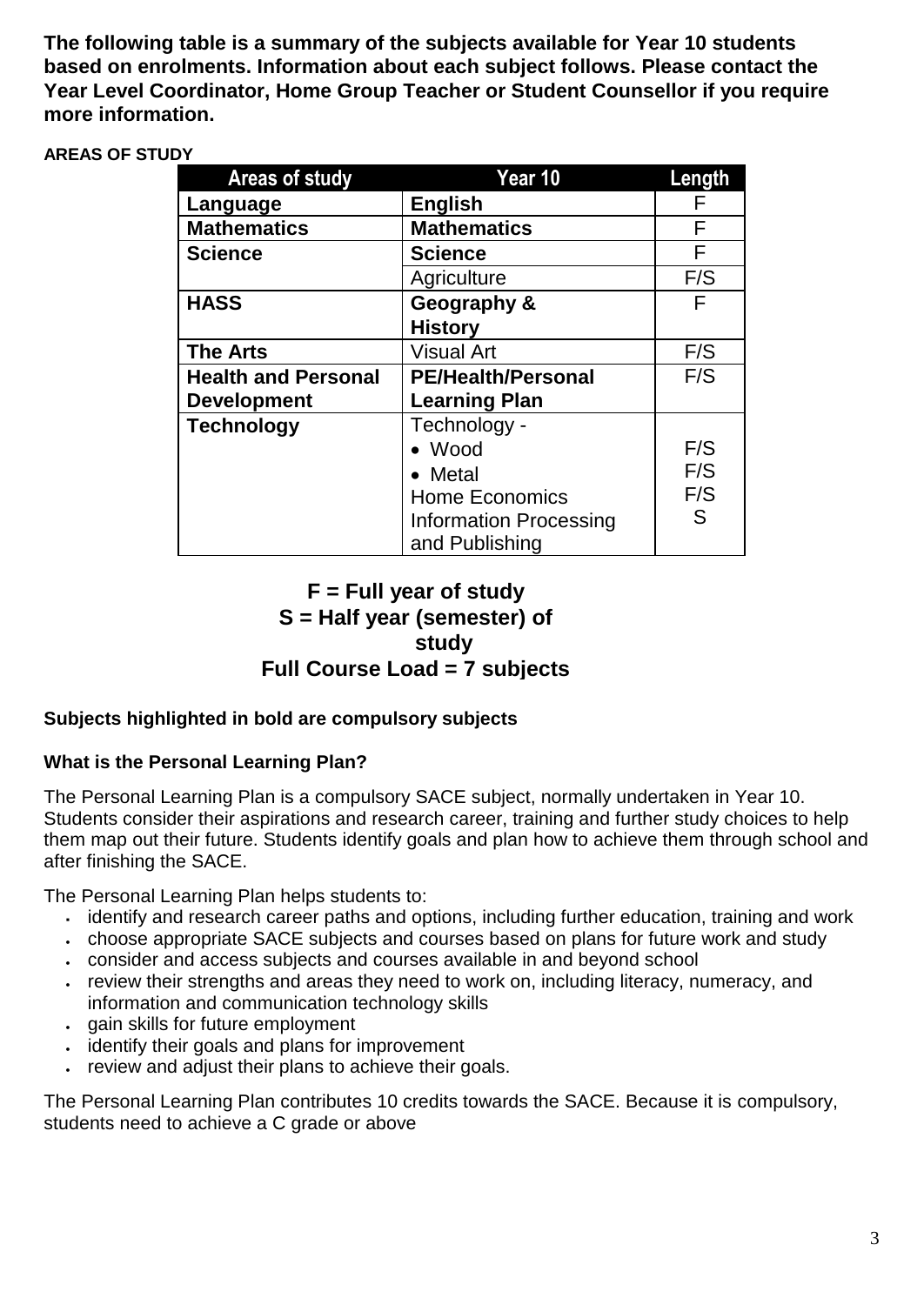# **YEAR 10 SUBJECTS**

|                        | Choose 1 Subject from this column Choose 1 Subject from this column Choose 1 Subject from this column |  |                       |  |
|------------------------|-------------------------------------------------------------------------------------------------------|--|-----------------------|--|
| Information Processing | Art                                                                                                   |  | Agriculture           |  |
| <b>Tech Studies</b>    | <b>Physical Education</b>                                                                             |  | <b>Home Economics</b> |  |

| Choose 1 Subject from this column Choose 1 Subject from this column Choose 1 Subject from this column |                |                     |  |
|-------------------------------------------------------------------------------------------------------|----------------|---------------------|--|
| <b>Compulsory Physical Education</b>                                                                  | Agriculture    | Art                 |  |
| including Personal Learning<br>Plan                                                                   | Home Economics | <b>Tech Studies</b> |  |

#### **Agriculture**

Students have the opportunity to choose one or two semesters of Agriculture. Topics covered include sheep management and selection, wool growth, grain production, safe use of chemicals, sheep diseases and control, cattle management and selection, technology, crop preparation, and fodder conservation. There is an emphasis on the practical aspects of these topics, and students are encouraged to explore areas of their own interest in an enterprise project in Semester 1. Completing one semester of this course is recommended for future study in Agriculture.

#### **Design and Technology**

Students can choose Design and Technology for one semester or a full year. The subject will be a combination of both woodwork and metalwork (one term of each). The course has a strong focus on design in a flexible learning environment.

Through the study of Design and Technology, students develop the ability to identify, create, initiate and develop products, processes or systems. Students learn to use a range of tools, materials and system safety and competently to complete a product.

A comprehensive design folio is required from initial ideas through to an accurate C.A.D drawing. A scale model is constructed to help clarify the design function and manufacturing techniques.

#### **English**

Students follow a course that is aligned with the Australian Curriculum Activities include:

- Reading and viewing shared texts and responding to them. Texts include selections from films, documentaries, poetry, plays, novels and short stories
- Developing competence as independent readers
- Speaking and listening in formal and informal situations
- Writing in different genres for a range of audiences and purposes.

### **Geography**

This semester course draws on the concepts of environment, change, interconnection and sustainability within 2 Themes. It also includes elements of Civics and Citizenship, business and economics.

#### **THEME 1**

[Environmental change and management](http://www.australiancurriculum.edu.au/Geography/Curriculum/F-10#level=10)

This theme investigates the nature and extent of human-induced environmental changes that challenge sustainability. It also evaluates the strategies used to mitigate the impacts of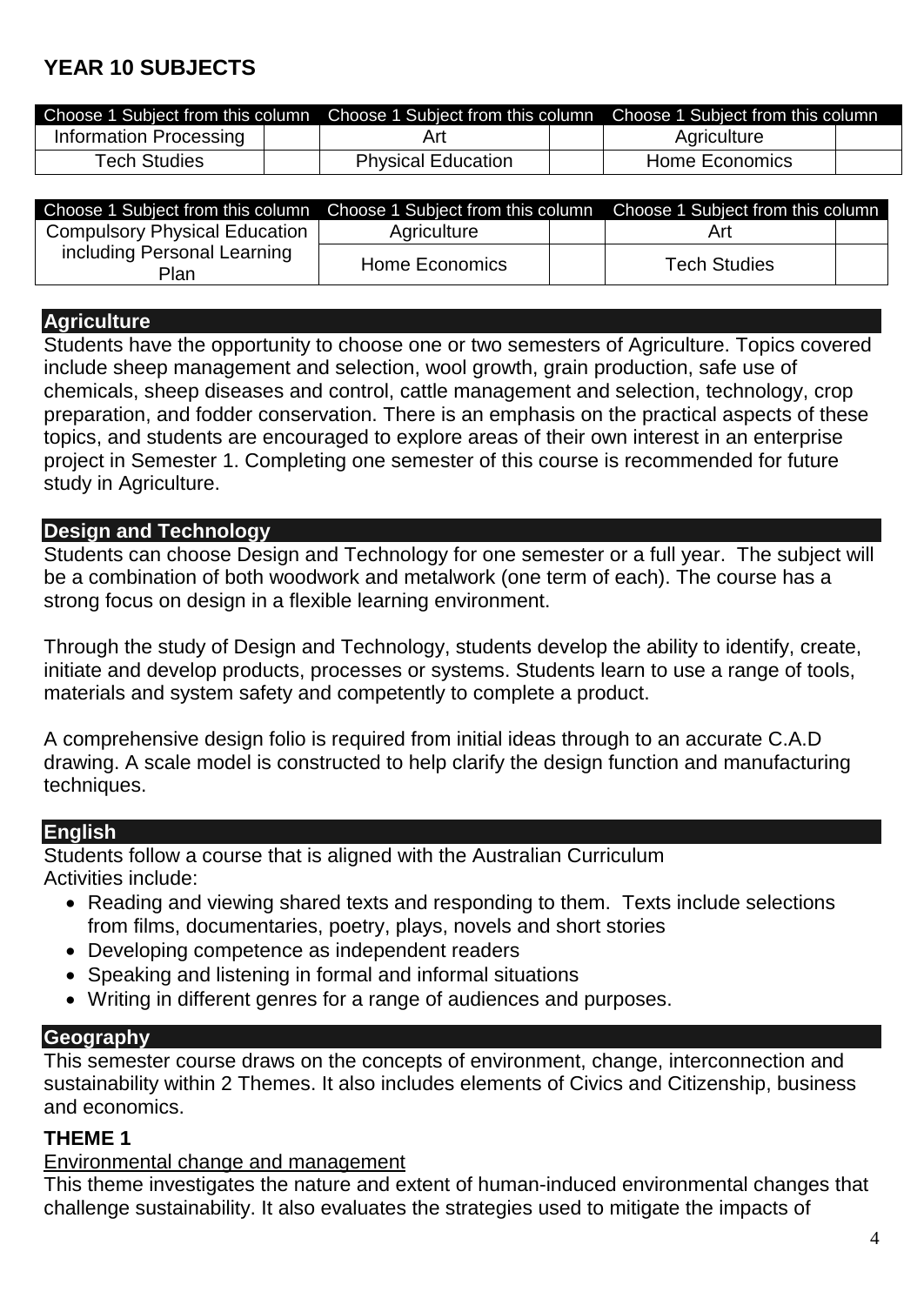environmental change for

1) Coastal environments

2) Tourism management

# **THEME 2**

# [Geographies of human wellbeing](http://www.australiancurriculum.edu.au/Geography/Curriculum/F-10#level=10)

This theme considers the concepts of change, interconnection and sustainability to explore the measures and differences of the wellbeing of populations within and between countries. Strategies implemented to improve wellbeing and promote a sustainable future are also studied. Case studies are drawn from Australia and across the world.

# **History**

The Year 10 curriculum provides a study of the history of the modern world and Australia from 1918 to the present, with an emphasis on Australia and its global context. The twentieth century became a critical period in Australia's social, cultural, economic and political development. The transformation of the modern world during a time of political turmoil, global conflict and international cooperation provides a necessary context for understanding Australia's development, its place within the Asia-Pacific region, and its global standing. It also includes elements of Civics and Citizenship, business and economics.

As outlined in the Australian Curriculum, Year 10 students will study a range of topics including:

- Overview (1918 to present)
- World War 2 (1939-1945)
- Rights and Freedoms (1945 the present)
- Popular culture (1945 present)
- The environment movement (1960's the present)

# **Home Economics – Food and Nutrition**

Students plan and organise the preparation of a wide variety of foods. They explore principles of kitchen management, food presentation, nutrition and team work while planning and preparing a variety of dishes. The diverse influences of foods from a variety of cultures are studied and a variety of multicultural foods are prepared.

Assessment is from research assignments, practical demonstrations and management of practical work.

Students can choose Food and Nutrition for one or two semesters.

# **Information Processing and Publishing**

Each unit of study consists of two topics. The topics have a practical basis and emphasise the development of skills and understanding in designing, making, and critiquing systems. Topics to be studied are Personal Publishing and Digital Publishing giving students skills in developing tasks using a variety of software applications. This is a Stage 1 subject and on successful completion students will gain 10 credits.

# **Mathematics**

Students will develop their mathematical understandings, skills, knowledge and processes in Number and Algebra, Measurement and Geometry and Statistics and Probability, which is aligned to the Australian Curriculum.

This is encouraged through a variety of learning activities and will be assessed in each unit by a range of tasks including tests and investigations.

There are multiple levels of Mathematics at this year level; staff will make recommendations to students in regards to placement in Mathematics classes.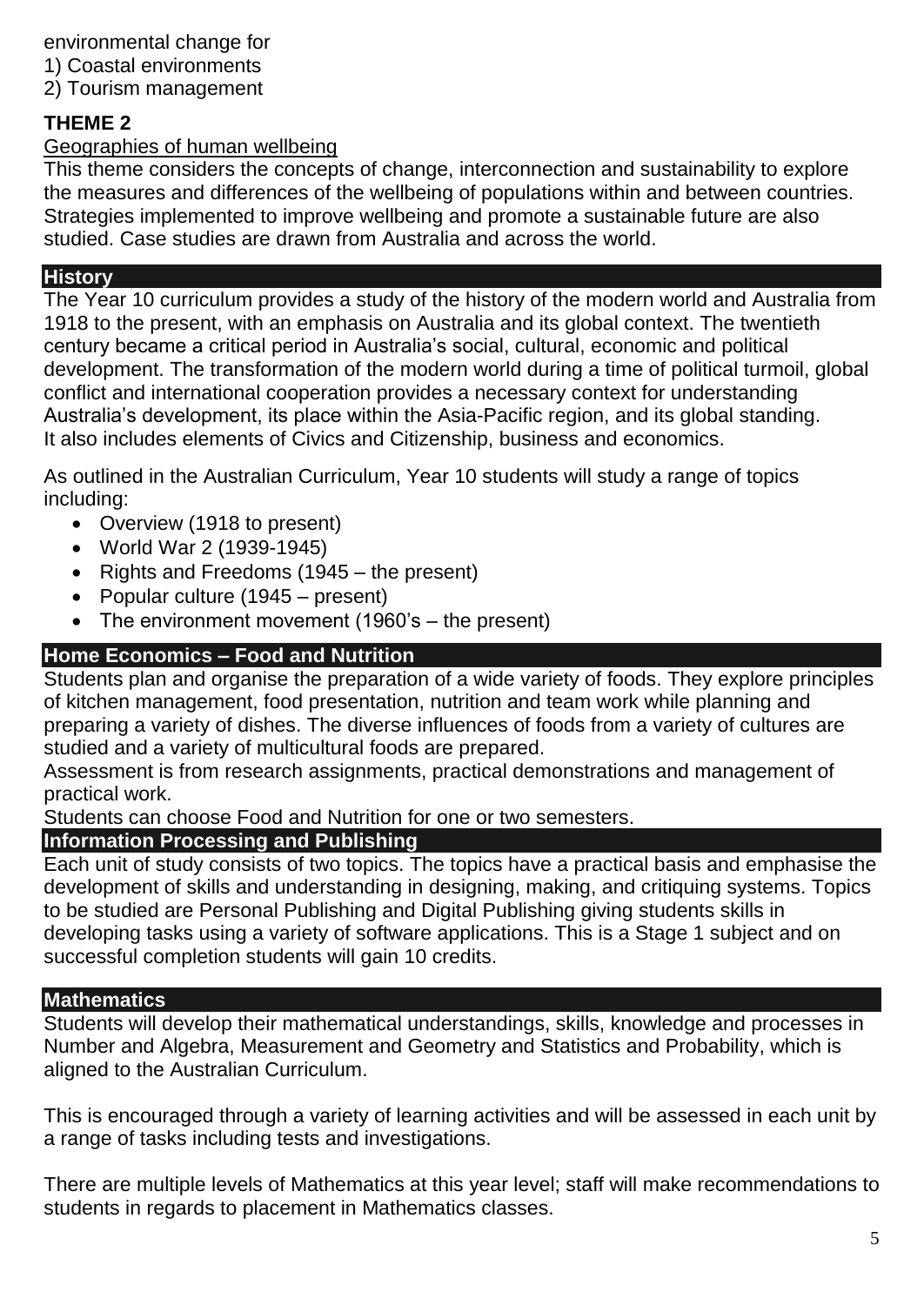#### **Physical Education/Health/Personal Learning Plan**

# **Elective Semester 1, Compulsory Semester 2.**

In this course students will study all three of the following areas:

# *Physical Education*

This subject is activity based and includes the following activities: athletics, baseball, touch football, korfball, European handball, Gaelic football, badminton, golf, soccer, volleyball and archery. Students also participate in a weekly fitness session involving interval training, cross country running, skipping and circuit work.

#### *Health*

Students undertake studies focussing on the development of personal confidence and interpersonal skills, so that they have greater control over factors that influence health. Topics covered include:

- Aerobic conditioning
- Body Systems
- Human growth and sexuality
- First Aid

## *Personal Learning Plan (Semester 2)*

The Personal Learning Plan (PLP) is a compulsory SACE Stage 1, 10-credit subject. The PLP helps students plan for their future by helping them to make informed decisions about:

- The subjects they will study in Years 11 and 12, and any course outside of school
- Possible career choices and ideas for community service
- How best to prepare for their career options and goal setting.

Students must achieve a C grade or better to successfully complete the PLP, and they have opportunities to add further evidence of learning at any stage during their SACE studies.

#### Performance Standards

The Personal Learning Plan Subject Outline includes performance standards, which describe five levels of achievement that are reported with the grades A to E at the student's completion of the subject.

#### **Science**

Students will participate in a range of learning activities and be assessed on a variety of tasks including practicals, investigations, tests, worksheets, video reports and essays. Students will also be involved in project and inquiry based learning that focus on building STEM skills such as, problem solving and collaboration. Each semester some work will be taken from each of the four areas:

### *Semester 1*

Biological Science – DNA & Genetics Earth & Space Science - Universe Chemical Science – Periodic Table Physical Science – Motion & Energy

### *Semester 2*

Chemical Science – Chemical Reactions Earth & Space Science – Global Systems Biological Science – Natural Selection & Evolution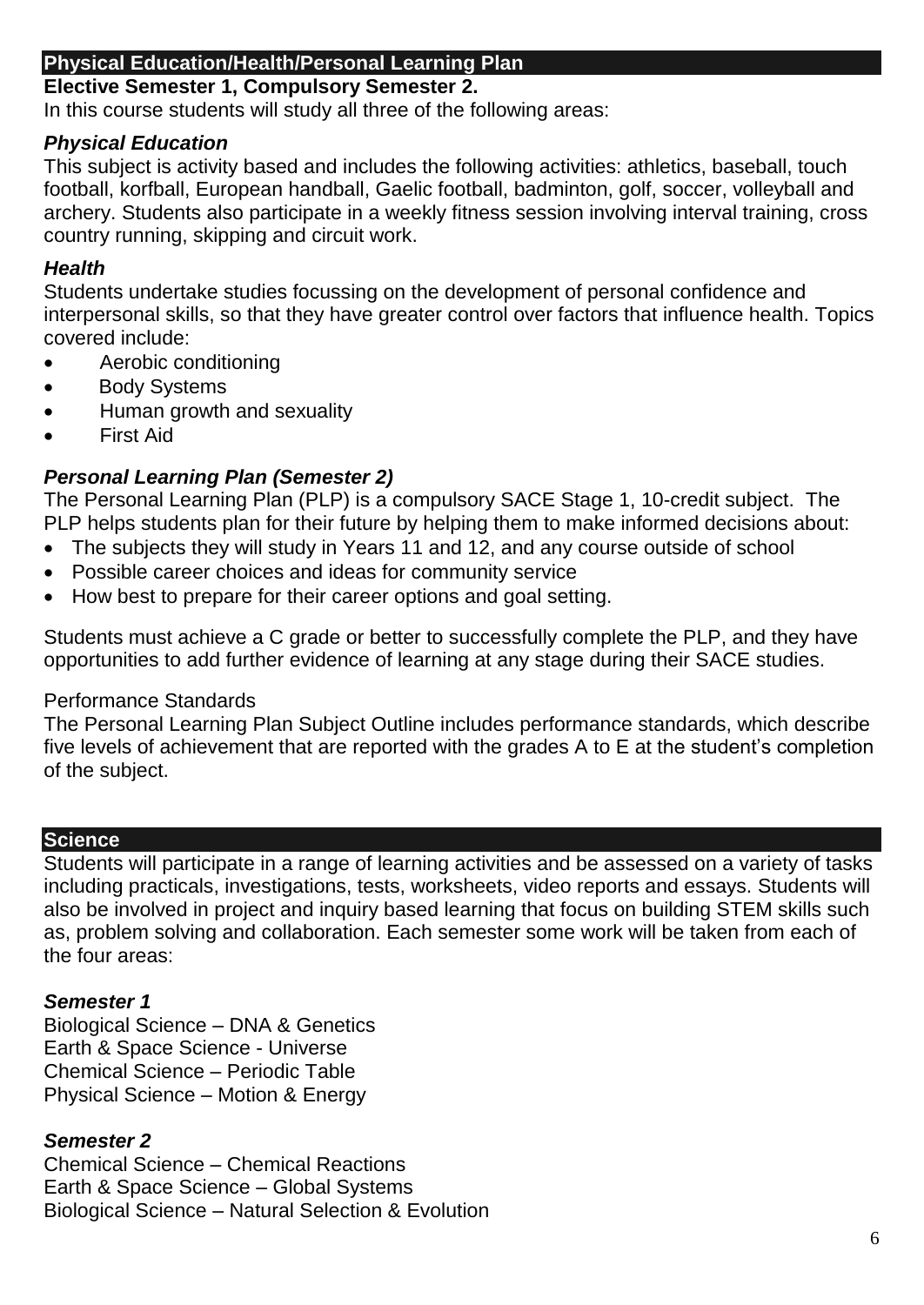## **Visual Arts**

Students work in Practical and Theoretical areas from the following topics

# *Contemporary & Historical Artists*

- Students study the work of artists who use the media or themes they are working in. This includes artists from Australia and other cultures throughout the world, ranging in a time span from historical to contemporary.
- Students investigate the work of a group of artists in a Historical context, and develop their skills in responding to art forms through analysis and evaluations.

Semester 1 and 2 will be a mixture of 2D and 3D Art The practical course will be selected from the following areas: Semester 1 focus on Ceramics, Street/Public Art and Drawing.

Semester 2 focus on Surrealism, Painting and Sculpture using recycled materials.

#### Vocational Education and Training

Students may have the opportunity to access Vocational Education and Training (VET) courses through the school. VET courses prepare students for employment in a range of industries. Students in year 10 may have the opportunity to experience Industry Immersion experience through a range of subjects, allowing them to explore how their school learning connects with a range of careers.

In 2022, Flexible Industry Pathways (FIPs) have been developed to support students progression from school learning to future employment opportunities. These FIPs have been develop in consultation with industry groups and recognise the pathways through school into VET programs and further study/University courses/employment.

Through the PLP and Year 10 work experience, students have the opportunity to further explore career options and develop a career plan that can be supported by VET courses.

Students can commence their VET training through:

- School based Apprenticeships/Traineeship
- School VET programs

Further information on VET is available through the Vocational Pathways Coordinator, Mrs Keatley

# **FLEXIBLE INDUSTRY PATHWAYS (FIPS)**